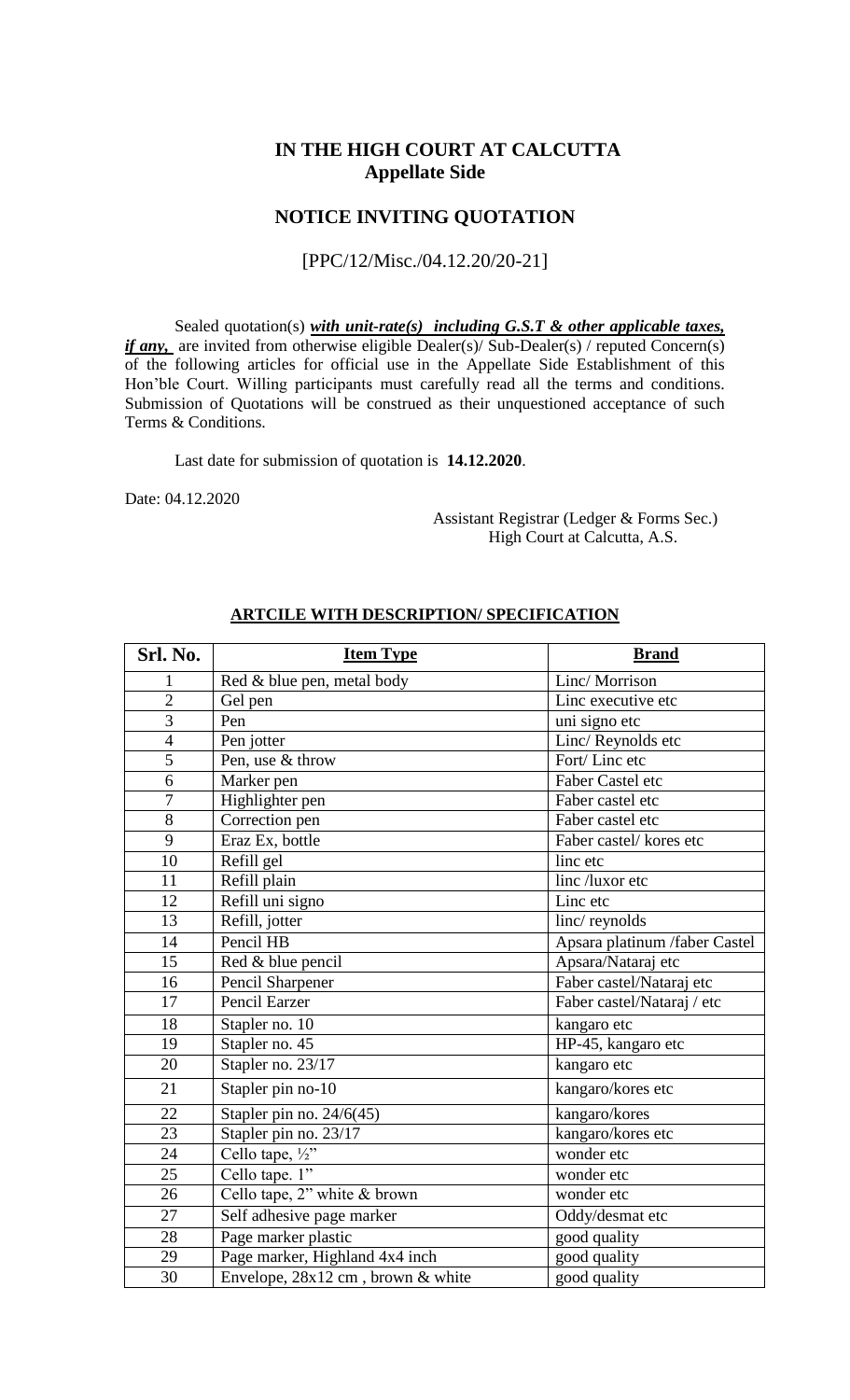| 31 | Envelope 28x12 cm, clothed pasting, green      | good quality             |  |
|----|------------------------------------------------|--------------------------|--|
| 32 | Envelope 14x10 inch, clothed pasting, green    | good quality             |  |
| 33 | Envelope 16x12 inch, clothed pasting, green    | good quality             |  |
| 34 | Short hand note book, 200 pgs                  | Eagle, etc               |  |
| 35 | Duplicate book, 1/8 size                       | shila etc                |  |
| 36 | Awl (Phor), wooden handle                      | good quality             |  |
| 37 | Binder clip, 19 mmm                            |                          |  |
| 38 | Binder clip, 32 mm                             |                          |  |
| 39 | Binder clip, 41 mm                             |                          |  |
| 40 | Binder clip, 51 mm                             |                          |  |
| 41 | Box file                                       |                          |  |
| 42 | Calculator, CT-555                             | Orpat etc                |  |
| 43 | CD-R with plastic box                          | Moserbeer/HP / Sony etc  |  |
| 44 | CD-RW with plastic box                         | Moserbeer/HP / Sony etc  |  |
| 45 | Cotton tag, 50 pcs bundle                      | good quality             |  |
| 46 | Computer cover, Full set                       | good quality             |  |
| 47 | DVD-R with box                                 | Moserbeer/HP/Sony etc    |  |
| 48 | Desk memo stand                                |                          |  |
| 49 | Fax roll                                       | Prima/Kores etc          |  |
| 50 | Gems clip, metal                               | Bell/zorex etc           |  |
| 51 | Gems clip plastic                              | Bell/Zorex etc           |  |
| 52 | Gum tube, 20 ml                                | Fevigum etc              |  |
| 53 | Clear glue stick                               | Kores/Fevistick etc      |  |
| 54 | Gum 5 lit jar                                  | Synthetic Europa etc     |  |
| 55 | Knife                                          | Kangaro / Glaer etc      |  |
| 56 | Pollution musk                                 | good quality             |  |
| 57 | Hand gloves                                    | good quality             |  |
| 58 | Magnetic pin                                   | Bell/king etc            |  |
| 59 | Magnetic pin cushion                           | Good quality             |  |
| 60 | Paper weight, glass                            | made good quality        |  |
| 61 | Pen stand with date                            | good quality             |  |
| 62 | Pen stand round                                | good quality             |  |
| 63 | Pen & Pencil tray                              | Good quality             |  |
| 64 | Punching machine single, FP-20                 | kangaro/etc              |  |
| 65 | Punching machine double, DP-52                 | kangaro etc              |  |
| 66 | Ribbon, LQDSI                                  |                          |  |
| 67 | Stamp pad, 110x69 mm<br>Faber castel etc       |                          |  |
| 68 | Ink for stamp pad, 60 ml<br>Faber castel       |                          |  |
| 69 | Kangaro/ Glaer etc<br>Scissors                 |                          |  |
| 70 | Scale plastic, 12"<br>Nataraj/Faber castel etc |                          |  |
| 71 | Scale plastic, 6"                              | Nataraj/Faber Castel etc |  |
| 72 | Scale metal, 12"                               |                          |  |
| 73 | Water pad                                      |                          |  |
| 74 | Table top paper tray, FS size<br>Taj etc       |                          |  |
| 75 | Writing pad, 50 pages                          |                          |  |
| 76 | Writing pad, 100 pages                         |                          |  |

**N:B**: **Quotations will be opened on 15.12.2020 at 12.00 Noon and the participants are requested to be present at the mentioned time AND if anyone remin absent at the time of opening quotations and his quotation is accepted, he will be bound to supply the artilces at the quoted rates.**

## **TERMS & CONDITIONS**

# **Supply**

Supply should be made within 3(three) working days from the date of receipt of work order.